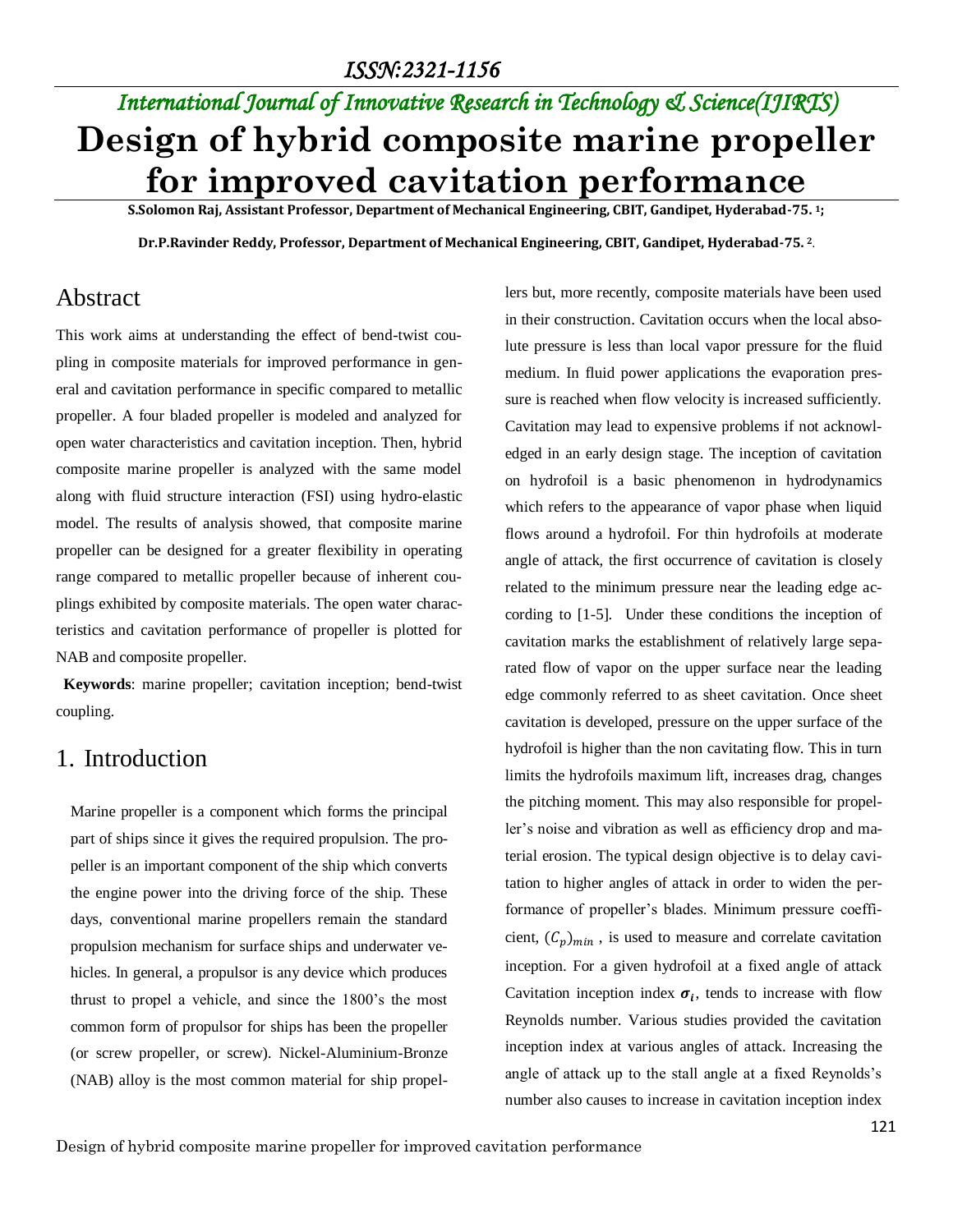# *International Journal of Innovative Research in Technology & Science(IJIRTS)*

[2]. Cavitation inception is dependent on various effects such as surface roughness, cavitation nuclei and transport of non condensable gases [6]. The process of beginning of cavitation is called "Cavitation Inception". Pure water can withstand considerable low pressure (i.e. negative tension) without undergoing cavitation. For the cavitation inception "the inception pressure" is assumed to be equal to the vapor pressure $p_v$ , at the sea. The study of propeller action and design is complex especially the manufacturing of marine propellers is a highly specialized procedure. This complex analysis can be easily solved by numerical techniques. Cavitation inception is of direct importance to Navy vessels, because of the sudden increase in noise levels causes to trouble from stealth point of view at the onset of cavitation.

#### 1.1. Adverse effects of cavitation

The main effects of cavitation are: noise, erosion, vibrations and disruption of the flow, which results in loss of lift and in-crease of drag. Cavitation is known for its violent behavior. That is caused by the fact that vaporization of water and condensation of vapor are very fast processes, much faster than the dynamics of a vapor cavity. As a result the growth and collapse of a cavity is not slowed down by these processes. The violent behavior of cavitation has several adverse effects. Because cavitation is part of the flow, it can move rapidly from regions of low pressure into regions of a higher pressure. This leads to a very rapid collapse. The collapse is so rapid that the local speed of sound in the fluid is exceeded and shock waves occur. The consequence is that cavitation is very noisy and radiates noise over a wide range of frequencies, especially higher frequencies. Also the local pressure rises very strongly at collapse, leading to damage of a nearby surface. This effect is called erosion. When larger amounts of vapor are involved the implosion of cavitation can cause pressure variations in the fluid, which lead to vibration of the cavitating structure. The majority of the adverse effects of cavitation can be related with erosion, noise and vibrations. Cavitation can also alter the flow. This is e.g. the case on propellers when the cavitation becomes extensive. In that case the flow over the blades and the lift of the blades is altered by the cavitation and the thrust of the propeller is strongly reduced. This is the so-called thrust breakdown. Cavitation inception is important for two reasons. The first reason is that the radiated noise level of any form of cavitation is an order of magnitude higher than the noise level of a non-cavitating flow. This is used by Navy ships to detect and locate other ships and by torpedo's to home in on the ship. This is the Navy problem of cavitation inception and the inception speed of a navy ship is very important. In this work cavitation inception speed in calculated both for metallic propeller and hybrid composite propeller.

#### 1.2. Propeller performance

In general, the performance of a marine propeller is measured interms of open-water characteristics. The parameters used for this purpose are

advance coefficient = 
$$
J = \frac{V_a}{n}
$$

\ntorque coefficient =  $K_Q = \frac{Q}{\rho n^2 D^5}$ 

\nthrust coefficient =  $K_T = \frac{T}{\rho n^2 D^4}$ 

\nefficiency =  $\eta = \frac{T V_a}{2 \pi n Q} = \frac{K_T * J}{2 \pi K_Q}$ 

\nwhere  $D = \text{diameter of the propeller}$ ;

\n $V_a = \text{axial velocity}$ ;

\n $n = \text{rotational velocity}(\text{rps})$ ;

\n $\rho = \text{fluid density}$ ;

\n $T = \text{thrust and}$ 

\n $Q = \text{torque}$ .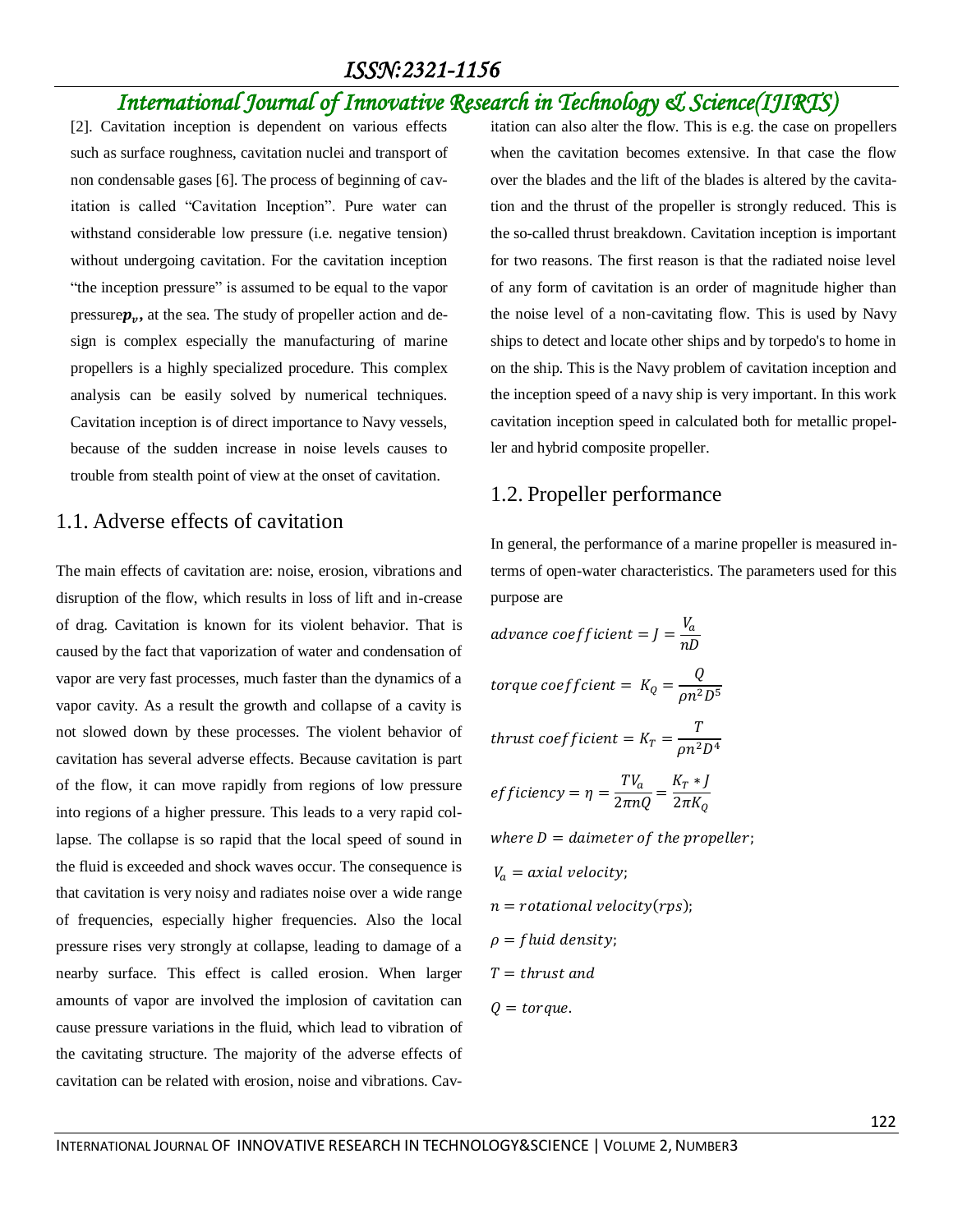# *International Journal of Innovative Research in Technology & Science(IJIRTS)*

# 2. Methodology

In this work, a four bladed propeller is modeled and is analyzed for open water characteristics and cavitation inception point. The propeller is modeled in CATIA V5 R17 as shown in fig 1. Fairing caps and shaft are added to the propeller for carrying out the fluid analysis. The fluid analysis is carried out using the general purpose CFD software Fluent 6.3.26 .The inlet was considered at a distance of 3D (where D is diameter of the propeller) from mid of the chord of the root section. Outlet is considered at a distance of 4D from same point at downstream. In radial direction domain was considered up to a distance of 4D from the axis of the hub. This peripheral plane is called far-field boundary. All the boundary conditions are shown in fig 2.



**Fig 1. Four bladed propeller.**

 The mesh is generated with ICEM CFD in such a way that cell sizes near the blade wall were small and increased towards outer boundary. Five prismatic layers are grown on the surface of the blade, hub and shaft to account for the boundary layer as shown in fig 2.



**Fig 2. Meshed fluid domain**

The pressure obtained from the fluid analysis is mapped to structure for static analysis where in deformed configuration can be obtained. Fluid analysis is carried out again on the deformed configuration to obtain the new pressure distribution on the blades. This process is repeated till the convergence is achieved, i.e. the difference is  $K<sub>Q</sub>$  between two consecutive iterations is less than 5%. The fluid structure interaction is done as shown in

the following fig 3.



**Fig 3. Fluid structure interaction flow-chart.**

# 3. Results and discussion 3.1Metallic propeller

The operating conditions for the analysis are taken as follows: the operating pressure is taken as 14000Pa corresponding to a depth of 1.42m in the water. The vapor pressure is taken as 5000 Pa corresponding to  $33^{\circ}$ C of water. The advance velocity is kept constant at 3.83m/s and the rotational speed of the propeller is varied over a range of advance coefficients. The open water characteristics are presented in table 1, and are plotted in fig 4.

|  |  |  | Table 1: open water characteristics |
|--|--|--|-------------------------------------|
|--|--|--|-------------------------------------|

|            |       | thrust  | Torque    |       |                  | Efficiency |
|------------|-------|---------|-----------|-------|------------------|------------|
| Speed(rpm) | J     | (T), N  | $(Q)$ N-m | $K_T$ | 10K <sub>O</sub> | 'n'        |
| 1080       | 1.038 | 38.11   | 2.03      | 0.067 | 0.173            | 0.636      |
| 1200       | 0.934 | 90.51   | 3.88      | 0.128 | 0.268            | 0.711      |
| 1260       | 0.890 | 119.6   | 4.89      | 0.154 | 0.306            | 0.710      |
| 1320       | 0.849 | 150.77  | 5.98      | 0.176 | 0.341            | 0.699      |
| 1500       | 0.747 | 257.28  | 9.67      | 0.233 | 0.427            | 0.649      |
| 1600       | 0.701 | 324.92  | 12.01     | 0.259 | 0.466            | 0.619      |
| 1700       | 0.659 | 398.57  | 14.55     | 0.281 | 0.501            | 0.590      |
| 1800       | 0.623 | 498.17  | 17.29     | 0.313 | 0.531            | 0.586      |
| 1900       | 0.590 | 563.64  | 20.24     | 0.318 | 0.557            | 0.536      |
| 2000       | 0.560 | 654.91  | 23.38     | 0.334 | 0.581            | 0.513      |
| 2100       | 0.534 | 751.91  | 26.71     | 0.348 | 0.602            | 0.491      |
| 2200       | 0.510 | 854.58  | 30.24     | 0.360 | 0.621            | 0.470      |
| 2300       | 0.487 | 962.86  | 33.95     | 0.371 | 0.638            | 0.451      |
| 2400       | 0.467 | 1076.73 | 37.86     | 0.381 | 0.654            | 0.434      |
| 2500       | 0.448 | 1196.15 | 41.96     | 0.390 | 0.668            | 0.417      |
| 2550       | 0.440 | 1257.93 | 44.08     | 0.394 | 0.674            | 0.410      |
| 2600       | 0.431 | 1321.09 | 46.25     | 0.398 | 0.680            | 0.402      |
| 2650       | 0.423 | 1385.62 | 48.46     | 0.402 | 0.686            | 0.395      |
| 2655       | 0.422 | 1392.15 | 48.68     | 0.403 | 0.687            | 0.394      |
| 2660       | 0.421 | 1398.69 | 48.91     | 0.403 | 0.687            | 0.393      |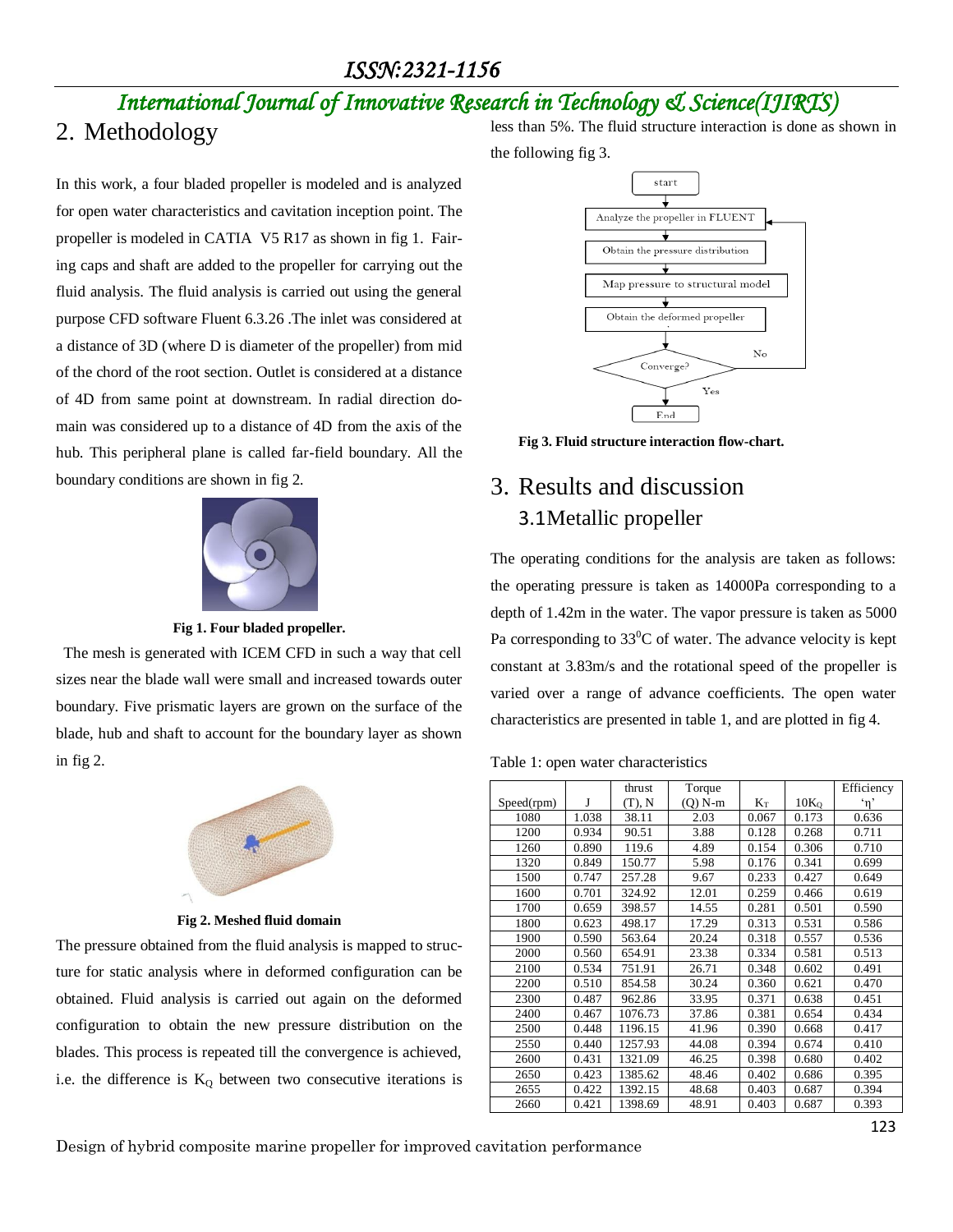# *International Journal of Innovative Research in Technology & Science(IJIRTS)*



**Fig 4. Open water characteristics**

The minimum absolute pressure found on the propeller blade is measured at the above advance coefficients to know the cavitation inception, and for metallic propeller the speed of inception is predicted as 1190 corresponding to J=0.940. The pressure distribution in shown in fig 5.



**Fig.5 Absolute pressure contours at N=1192rpm**  3.2. Hybrid composite propeller

Composite propeller is designed with following three materials as shown in the table 3. The material properties and the stacking sequence is incorporated in Hypermesh 9.0. The stacking sequence adopted for the propeller is  $(45<sub>s2</sub>/45<sub>s2</sub>/0<sub>c</sub>/0<sub>c</sub>/0<sub>c</sub>/0<sub>c</sub>/0<sub>c</sub>)$ 90Rg/45c/0c/0s2/−45s2/0s2/90s2)s.

Table:3. Material properties of composites

| Property               | R glass roving | S2 glass     | Carbon UD/  |  |
|------------------------|----------------|--------------|-------------|--|
|                        | UD/Epoxy       | fabric/Epoxy | Epoxy       |  |
| $E_1$ (Gpa)            | 48.3           | 22.925       | 25          |  |
| $E_2$ (Gpa)            | 12.4           | 22.925       | 10          |  |
| $E_3$ (Gpa)            | 12.4           | 12.4         | 10          |  |
| $\vartheta_{23}$       | 0.28           | 0.2          | 0.2         |  |
| $\vartheta_{13}$       | 0.28           | 0.2          | 0.16        |  |
| $\vartheta_{12}$       | 0.16           | 0.12         | 0.12<br>3.8 |  |
| $G_{23}$ (Gpa)         | 4.14           | 4.2          |             |  |
| 4.14<br>$G_{13}$ (Gpa) |                | 4.2          | 6           |  |
| $G_{12}$ (Gpa)         | 6.6            | 4.7          | 5.2         |  |
| $density(g/cm^3)$      | $\mathbf{2}$   | 1.8          | 1.6         |  |

At the same operating conditions as that of the metallic propeller, composite propeller is analyzed and the inception speed is found to be 1298 RPM. The pressure distribution on the propeller is shown in fig 6.



**Fig 6. Absolute pressure distribution at 1298 RPM.**

# 4. Conclusions

Composites will give flexibility with regard to design of structures because of the various couplings exhibited by them. Metallic marine propellers can be replaced by composite propellers for enhanced performance with regard to the operating range. In a given range, the metallic propeller inception speed is predicted as 1192 RPM where as the inception speed of hybrid marine propeller is found to be 1298 RPM. The operating range of composite propeller is increased from cavitation inception point of view without compromising the performance. Further, experi-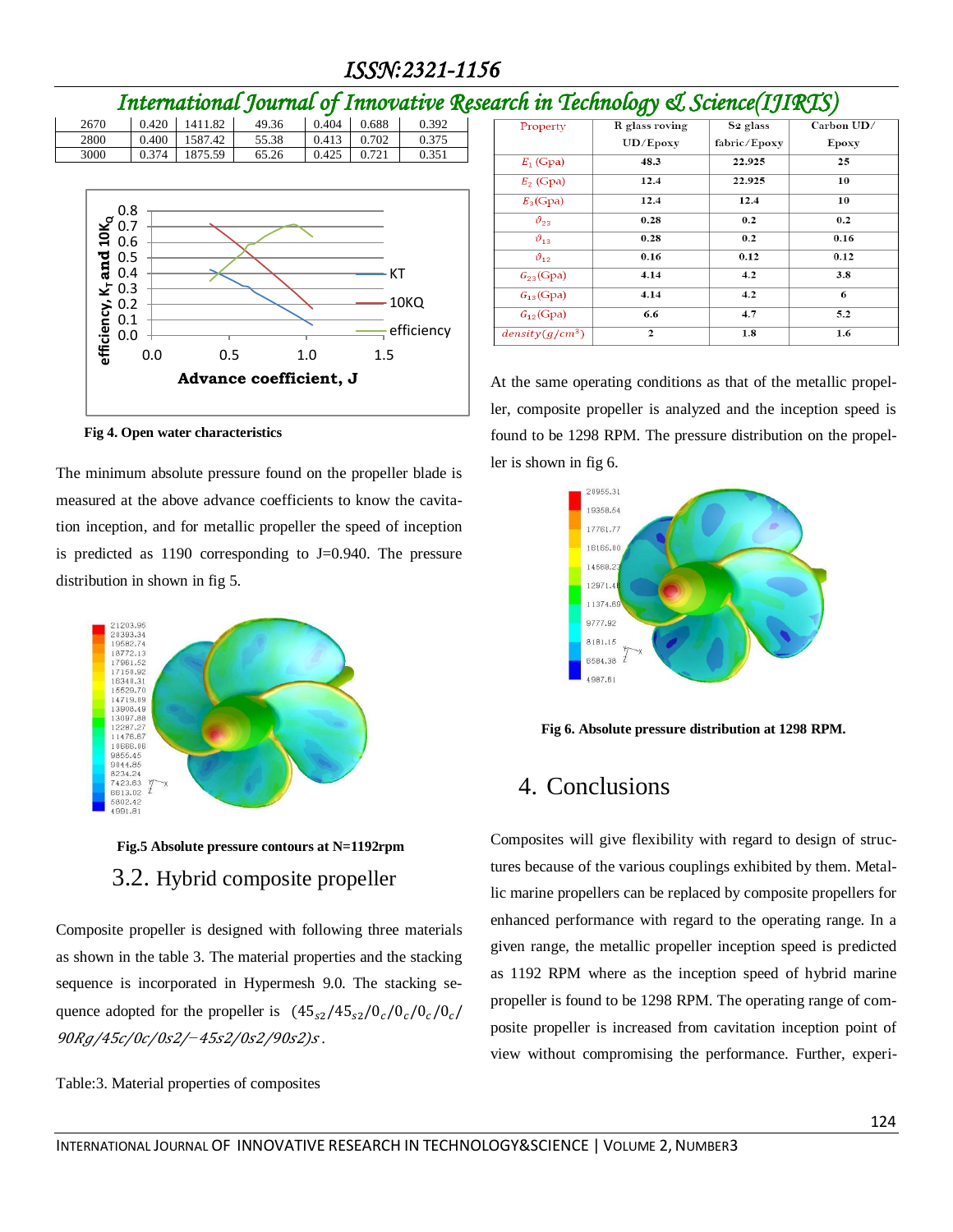# *International Journal of Innovative Research in Technology & Science(IJIRTS)*

ments can be done to validate the numerical results obtained for better reliability.

## 5. References

- **[1]** Taylor, D.w, "The Speed and Power and Ships", Washington, 1933
- **[2]** J.E.Conolly, "Strength Of composite Propellers", reads in London at a meeting of the royal intuition of naval architects on dec 1,1960,pp 139-160
- **[3]** Terje sonntvedt, "Propeller Blade Stresses, Application Of Finite Element Methods", computers and structures, vol.4,pp 193-204,1950
- **[4]** Chang-sup lee, yong-jik kim,gun-do kim and in-sik nho. "Case Study On The Structural Failure Of Marine Propeller Blades" Aeronautical Journal, Jan 1972, pp87-98
- **[5]** M.jourdian, visitor and J.L.Armand. "Strength Of Propeller Blades-A Numerical Approach", the socity of naval architects and marine engineers, may 24-25,1978,pp 201-213.
- **[6]** G.H.M.Beek, visitor, lips B.V.,Drunen. "Hub-Blade Interaction In Propeller Strength", the socity of naval architects and marine enginers, may 24-25,1978,pp191- 194
- **[7]** George W.Stickle and John L Crigler., "Propeller analysis from experimental data" report No.712, pp 147- 164,1989
- **[8]** W.J.Colclough and J.G.Russel. "The Development Of A Composite Propeller Blade With A CFRP Spar" Aeronautical Journal, Jan 1972, pp53-57
- **[9]** J.G.Russel, "Use of reinforced plastics in a composite propeller blade", plastics and polymers, Dec 1973, pp292-296
- **[10]** Ching-Chieh Lin, Ya-jung Lee. "Stacking Sequence Optimization of Laminated Composite Structures Using Genetic Algorithm with Local Improvement", Composite structures, 63(2004), pp339-345
- **[11]** Gau-Feng Lin "Three Dimensional Stress Analysis of a Fiber Reinforced Composite Thruster Blade", the society of naval architects and marine engineers, 1991
- **[12]** Jinsoo Cho and Seung-Chul Lee, "Propeller Blade Shape Optimization For Efficiency Improvement ",Computer and Fluids, Vol.27, pp 407-419,2002
- **[13]** Charles Dai, Stephen Hanbric, lawerence mulvihill. "A Prototype Marine Propulusur Design Tool Using Artificial Intelligence And Numerical Optimization Techniques " ,Sname transations, Vol 102, 1994, pp 57-69.
- **[14]** Kerwin,J.E. "Computer Techniques For Propeller Blade Section Design " International ship building progress, vol 20, no.227,1973,pp 227-251.
- **[15]** C.W.Dekanski, M.L.G.Blor and M.J.Wilson "The Generation Of Propeller Blade Geometries Using The PDE method" Journal of ship research vol 39,no.2, pp 108- 116
- **[16]** Wlliam K.Blak, Justin E.Kerwin, E.Weitendorf.J.Friesch, "Deign of Aplc-10 Propeller With Full Scale Measurements and Observations Under Service Conditons", Sname transitions, vol.98, 1990, pp 77-111
- **[17]** Ansys 11.0, Documentation user Guide.
- **[18]** Fluen 6.2.3, Documentation user Guide.